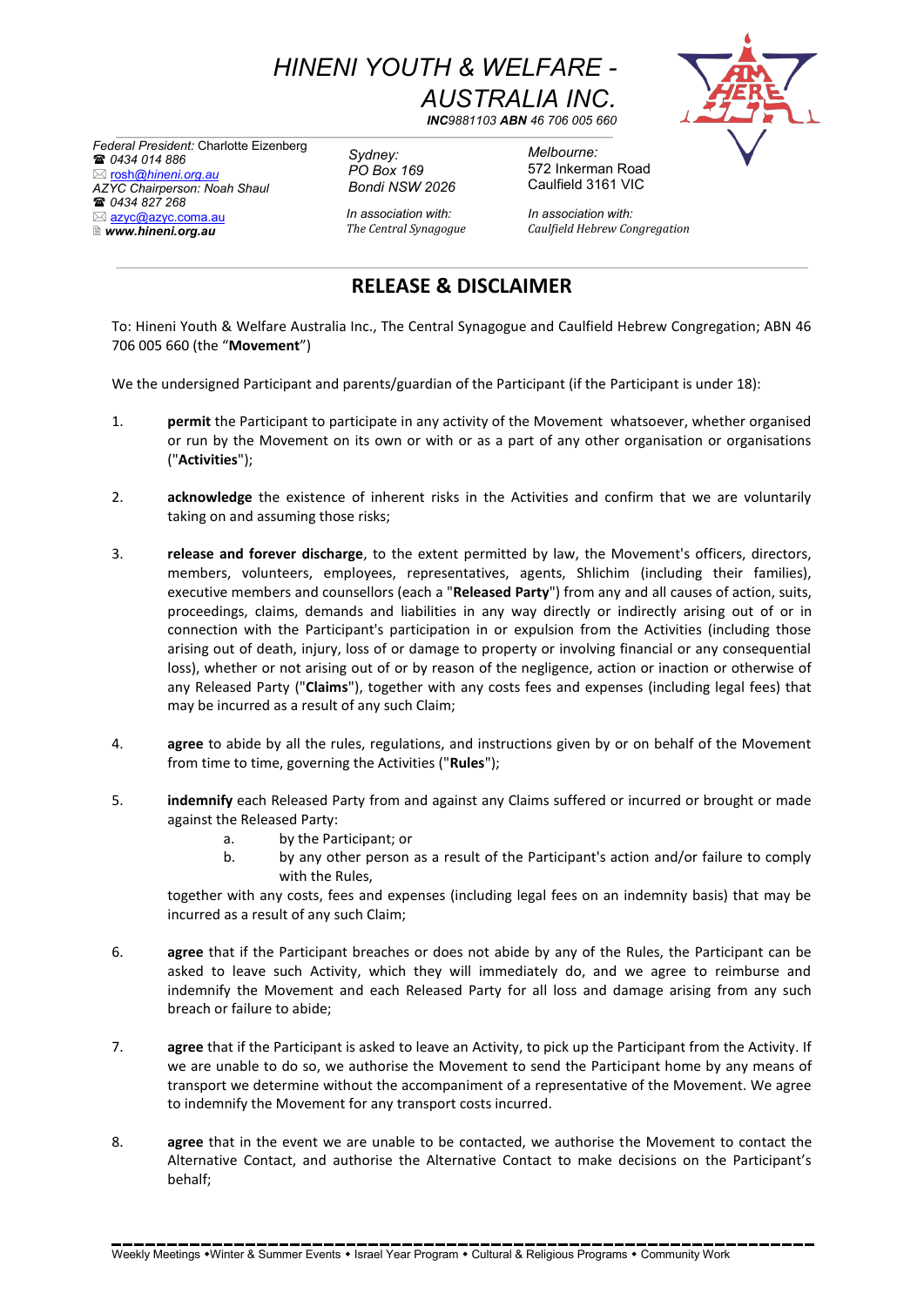*HINENI YOUTH & WELFARE - AUSTRALIA INC.*

*INC9881103 ABN 46 706 005 660*

*Federal President:* Charlotte Eizenberg *0434 014 886* rosh*@hineni.org.au AZYC Chairperson: Noah Shaul 0434 827 268* ⊠ azyc@azyc.coma.au *www.hineni.org.au*

*Sydney: PO Box 169 Bondi NSW 2026*

572 Inkerman Road Caulfield 3161 VIC

*Melbourne:*

*In association with: In association with: The Central Synagogue Caulfield Hebrew Congregation*

- 8. **consent** to any photographs or videos of the Participant being taken during the course of the Activities for marketing and/or publicity purposes by the Movement;
- 9. **permit** any appropriate photograph(s) of the Participant to be taken during the Activities and be displayed on any official medium of the Movement unless the Participant or the Participant's parents/guardian request not to display or to remove any such photograph(s);
- 10. **permit** the Participant to be transported in a motor vehicle by a Released Party who has his or her current full driver's licence or probationary P2 licence or equivalent, from time to time, during Activities and to and from Activities;
- 11. **acknowledge** that the Movement and each Released Party are not responsible in any way for the Participant prior to the Participant entering the custody and care of the Movement and/or their arrival to, and after their departure from, the location of the Activities
- 12. **acknowledge** that we voluntarily entered into this Release and Disclaimer and have read and understood all of its terms and agree to be bound by all such terms; and
- 13. **acknowledge** that personal information of the Participant will be collected and used in accordance with AZYC's Privacy Policy, which is available to view on the AZYC website: www.azyc.com.au
- 14. **agree** that despite anything contained in AZYC's Privacy Policy, in the event the Participant is affected by any medical condition (including a psychiatric or psychological condition), the Movement has the right to request such existing or further medical information from the Participant or the Participant's parents as deemed necessary.
- 15. **agree** that this Release and Disclaimer will be binding on us and our executors, administrators, heirs, next of kin, successors and assigns.

## **RELEASE & DISCLAIMER**

This Release and Disclaimer is provided for the benefit of each Released Party and an indemnity provided for the benefit of the Movement and each Released Party.

To the extent that this Release and Disclaimer applies to Victorian law, the following warning must be provided:

## **WARNING UNDER THE AUSTRALIAN CONSUMER LAW AND FAIR TRADING ACT 2012**

Under the Australian Consumer Law (Victoria), several statutory guarantees apply to the supply of certain goods and services. These guarantees mean that the supplier named on this form is required to ensure that the recreational services it supplies to you:

• are rendered with due care and skill; and